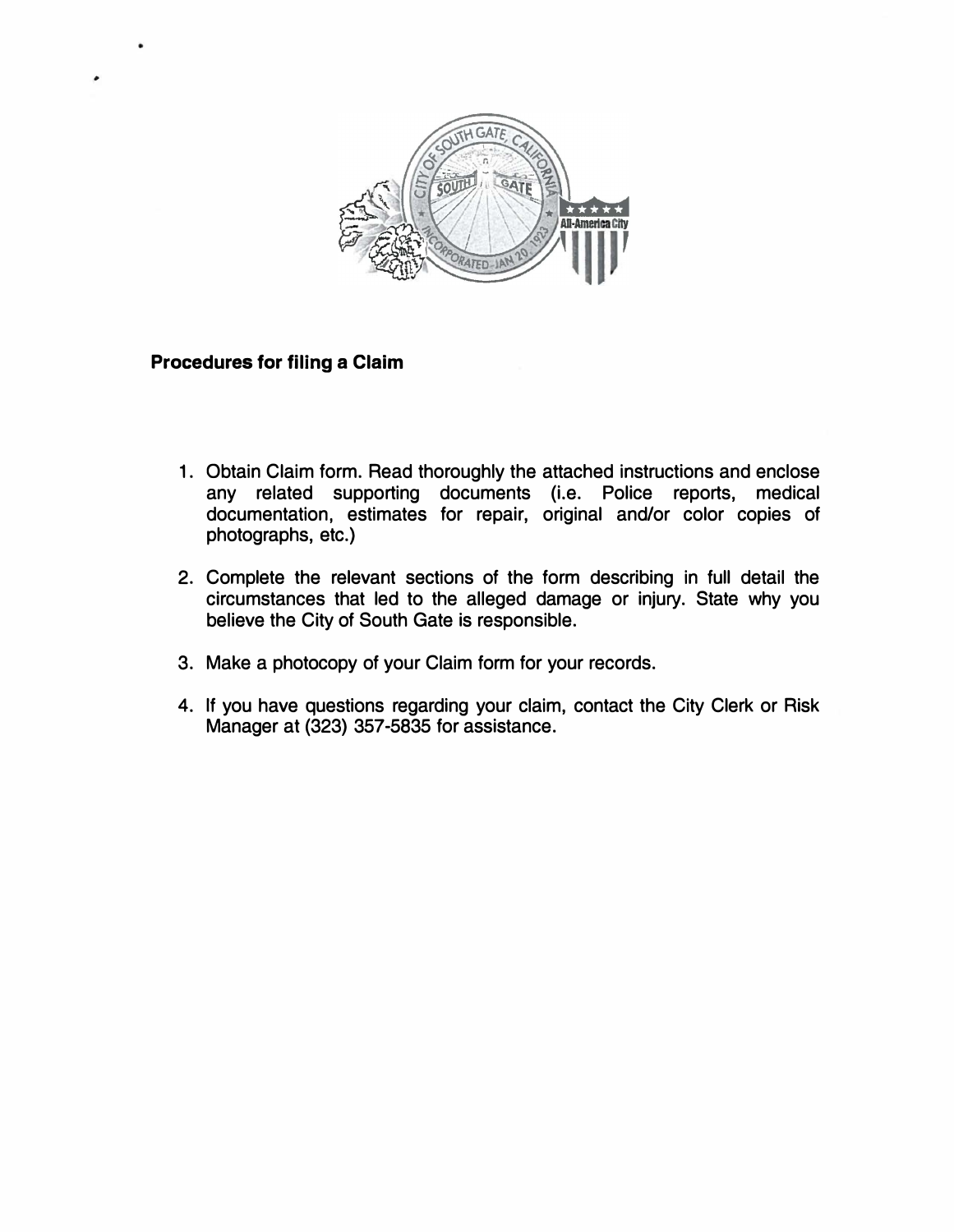

#### **Procedlmientos para pre�entar una reclamacion**

- 1 . Obtenga la forma de demanda. Lea a fondo las instrucciones adjuntas e incluya cualquier documento de apoyo relacionado (es decir la policía divulga, documentación médica, las estimaciones para la reparación, originales y/o copias en color de las fotografías, etc.)
- 2. Termine las secciones relevantes de la forma que describe en detalle las ci.rcunstancias que eso llevó al daño o a lesión alegado. El estado porqué usted cree la ciudad de South Gate es responsable
- 3. Haga una fotocopia de su formulario de reclamación para sus archivos.
- 4. Si usted tiene preguntas acerca de su reclamo, en contacto con la Secretaria Municipal o el Administrador de Riesgos (323) 357-5835 para obtener ayuda.

•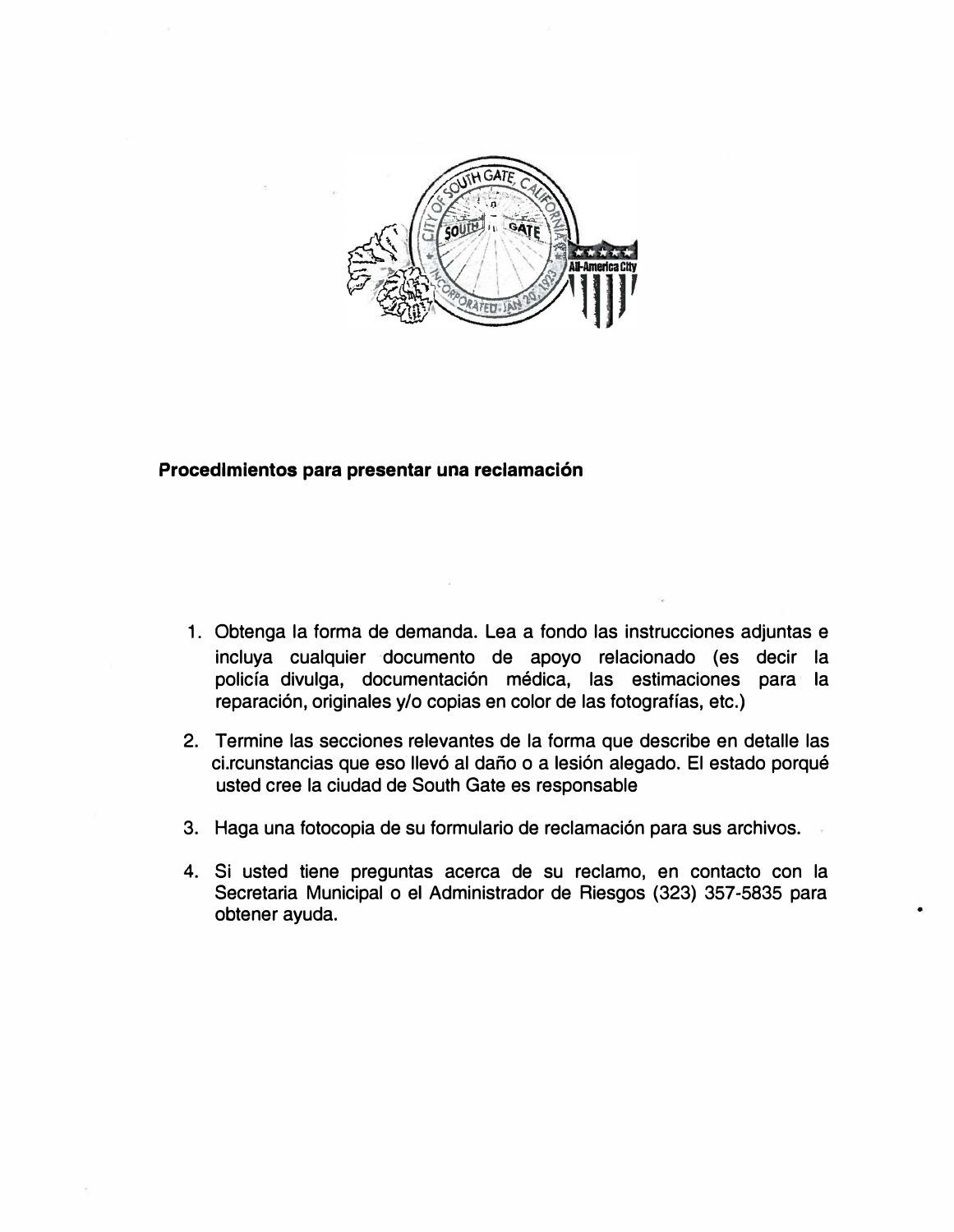Received by – via



# *City of South Gate* **LIABILITY CLAIM FORM**

 $U.S.$  Mail  $\Box$ Inter-Office Mail Over the Counter  $\Box$ 

LIABILITY CLAIM FORM FOR ALL PERSONS AND PROPERTY

TO: CITY OF SOUTH GATE CLAIM NUMBER: CITY CLERK'S OFFICE **"CITY USE ONLY"** 8650 CALIFORNIA AVENUE SOUTH GATE, CA 90280

## **INSTRUCTIONS:**

- 1. Read entire claim form before filing. Please print or type.
- 2. Attach separate sheets if necessary to give full detail, along with copies of all documentation including receipts, repair estimates, photos and medical bills.
- 3. This claim must be signed and fully completed to avoid filing delays. Claims for personal injury or property damage must be filed no later than 6 months after the occurrence (Government Code Section 911.2).

## **CLAIMANT INFORMATION**

|                                                                            |  |                                                                 | NAME OF CLAIMANT: $\frac{1}{r^2}$ (Middle) (Last) DOB: $\frac{1}{r}$ Month/Day/Year |  |  |  |
|----------------------------------------------------------------------------|--|-----------------------------------------------------------------|-------------------------------------------------------------------------------------|--|--|--|
|                                                                            |  |                                                                 |                                                                                     |  |  |  |
|                                                                            |  |                                                                 |                                                                                     |  |  |  |
|                                                                            |  |                                                                 |                                                                                     |  |  |  |
|                                                                            |  |                                                                 |                                                                                     |  |  |  |
|                                                                            |  |                                                                 |                                                                                     |  |  |  |
| MAILING ADDRESS FOR NOTICES REGARDING THIS CLAIM, IF DIFFERENT FROM ABOVE: |  |                                                                 |                                                                                     |  |  |  |
|                                                                            |  |                                                                 |                                                                                     |  |  |  |
|                                                                            |  |                                                                 |                                                                                     |  |  |  |
|                                                                            |  |                                                                 |                                                                                     |  |  |  |
| Doc. $#$                                                                   |  | Page 1 of 4 CITY OF SOUTH GATE LIABILITY CLAIM FORM Rev. 3/2017 |                                                                                     |  |  |  |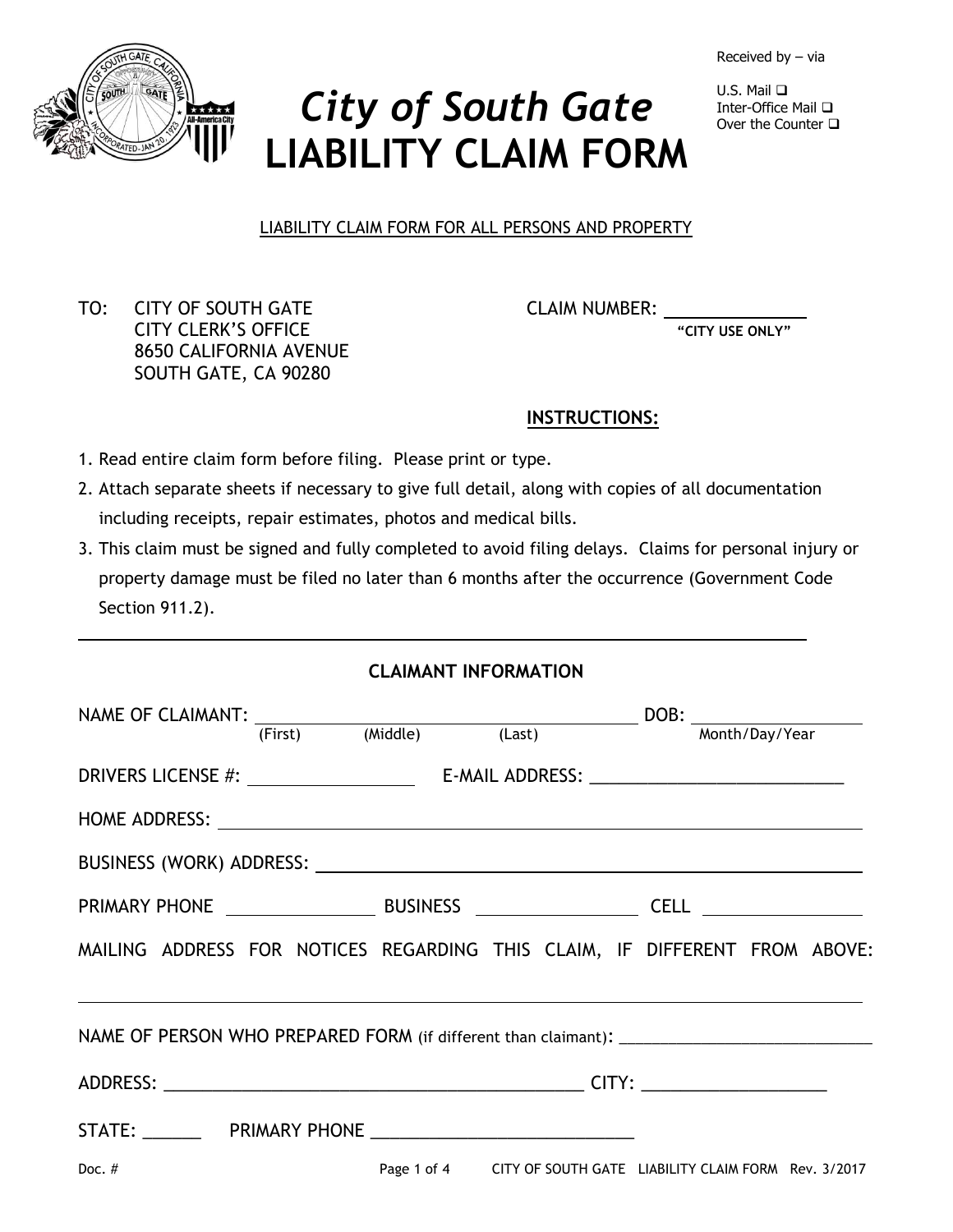|                               | HAVE YOU EVER FILED A LIABILITY CLAIM FORM WITH THE CITY BEFORE?                                                       |  |                               |                     |
|-------------------------------|------------------------------------------------------------------------------------------------------------------------|--|-------------------------------|---------------------|
|                               | $N0 \underline{\hspace{2cm}} \text{YES} \underline{\hspace{2cm}} \text{IF Yes} \underline{\hspace{2cm}} \text{(Date)}$ |  | $\frac{1}{\text{(Claim  #)}}$ |                     |
|                               | <b>ACCIDENT/INCIDENT INFORMATION</b>                                                                                   |  |                               |                     |
|                               | (PLEASE BE THOROUGH AND SPECIFIC. ATTACH ADDITIONAL SHEETS IF NECESSARY)                                               |  |                               |                     |
|                               |                                                                                                                        |  |                               |                     |
|                               |                                                                                                                        |  |                               |                     |
|                               |                                                                                                                        |  |                               |                     |
|                               | DESCRIBE EACH AND EVERY ACT OR OMISSION WHICH CAUSED YOUR INJURY OR DAMAGE AND                                         |  |                               |                     |
|                               |                                                                                                                        |  |                               |                     |
|                               | IDENTIFY NAME(S) OF THE CITY EMPLOYEE(S) CAUSING THE INJURY OR DAMAGE, IF KNOWN:                                       |  |                               |                     |
|                               | SPECIFICALLY DESCRIBE THE INJURY OR DAMAGE YOU HAVE SUFFERED:                                                          |  |                               |                     |
|                               |                                                                                                                        |  |                               |                     |
| SERVICES, AND AMOUNT CHARGED: | IF CLAIMING BODILY INJURY, IDENTIFY EACH HEALTH CARE PROVIDER WHO RENDERED                                             |  |                               |                     |
|                               |                                                                                                                        |  |                               |                     |
|                               |                                                                                                                        |  |                               | AMOUNT:____________ |
|                               |                                                                                                                        |  |                               |                     |
|                               |                                                                                                                        |  |                               |                     |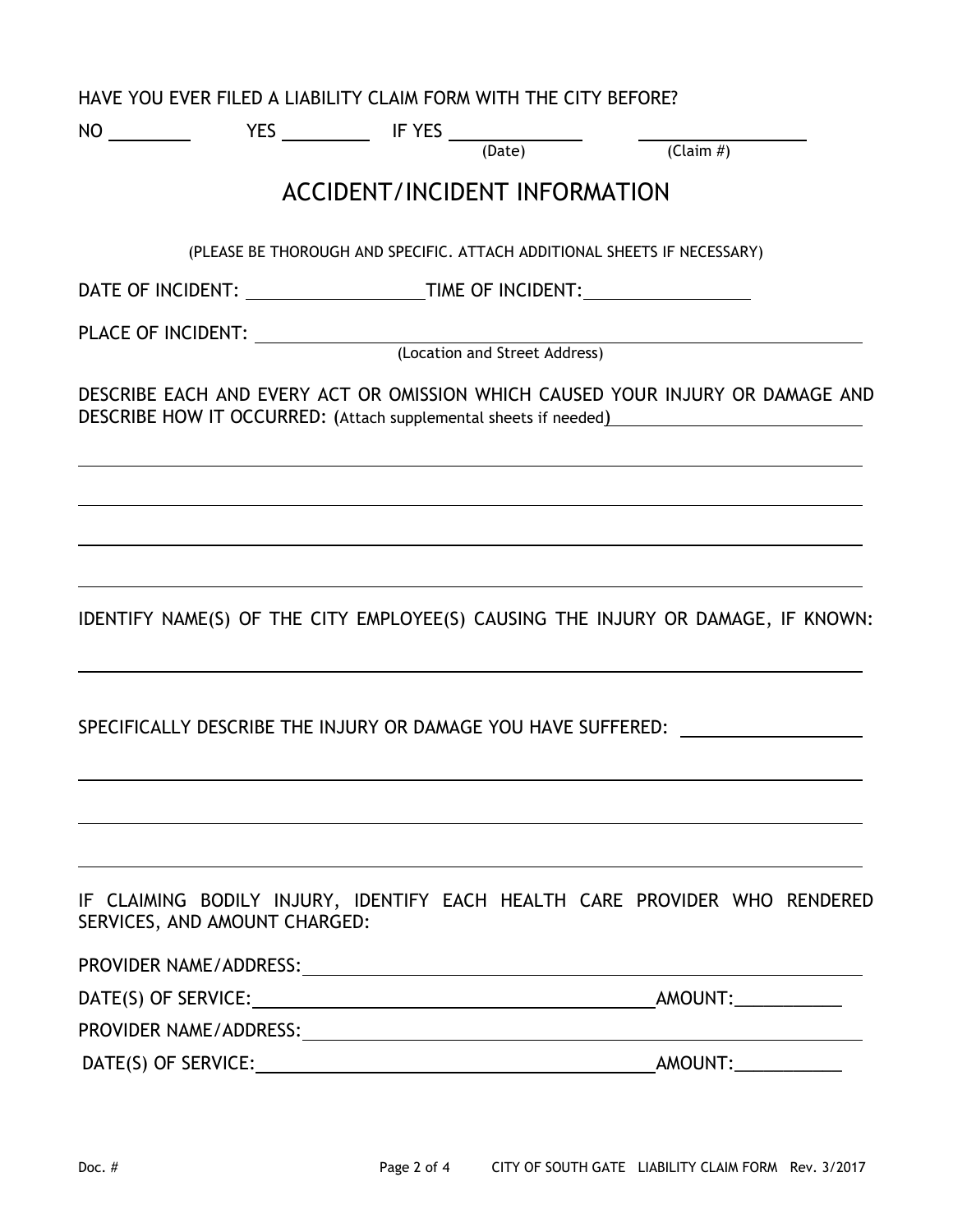### **TOTAL SUM CLAIMANT IS SEEKING, INCLUDING KNOWN AND PROJECTED DAMAGES:**\_\_\_\_\_\_\_\_ (INCLUDE THE ESTIMATED AMOUNT OF ANY FUTURE INJURY OR DAMAGE)

FOR CLAIMS UNDER \$10,000, INDICATE EXACT AMOUNT AND HOW CALCULATED. INCLUDE THE DATE AND TYPE OF EACH EXPENDITURE MADE AS A RESULT OF THE ACCIDENT OR INCIDENT. LIST EACH AND EVERY SPECIFIC EXPENDITURE OR ITEM USED IN COMPUTING THE AMOUNT OF THIS CLAIM. ATTACH ALL DOCTOR'S INVOICES, REPAIR ESTIMATES, RECEIPTS, PICTURES OF ACCIDENT/INCIDENT, ETC. **FOR PROPERTY DAMAGE CLAIMS, PLEASE ATTACH AT LEAST TWO (2) ESTIMATES FOR REPAIRS OF REPLACEMENT.**

| (Type of expenditure)                                            | (Date)                                        | (Amount)  |
|------------------------------------------------------------------|-----------------------------------------------|-----------|
| (Type of expenditure)                                            | (Date)                                        | (Amount)  |
| (Type of expenditure)                                            | (Date)                                        | (Amount)  |
| (Type of expenditure)                                            | (Date)                                        | (Amount)  |
| (Type of expenditure)                                            | (Date)                                        | (Amount)  |
| (Type of expenditure)                                            | (Date)                                        | (Amount)  |
| (Type of expenditure)                                            | (Date)                                        | (Amount)  |
| (Type of expenditure)                                            | (Date)                                        | (Amount)  |
| WERE POLICE AT THE SCENE?                                        | <b>YES</b><br>NO <sub>cco</sub>               |           |
| WAS A POLICE REPORT MADE?<br>(PLEASE ATTACH A COPY IF AVAILABLE) | YES ____________ (Report $\#$ ______________) | <b>NO</b> |
|                                                                  |                                               |           |